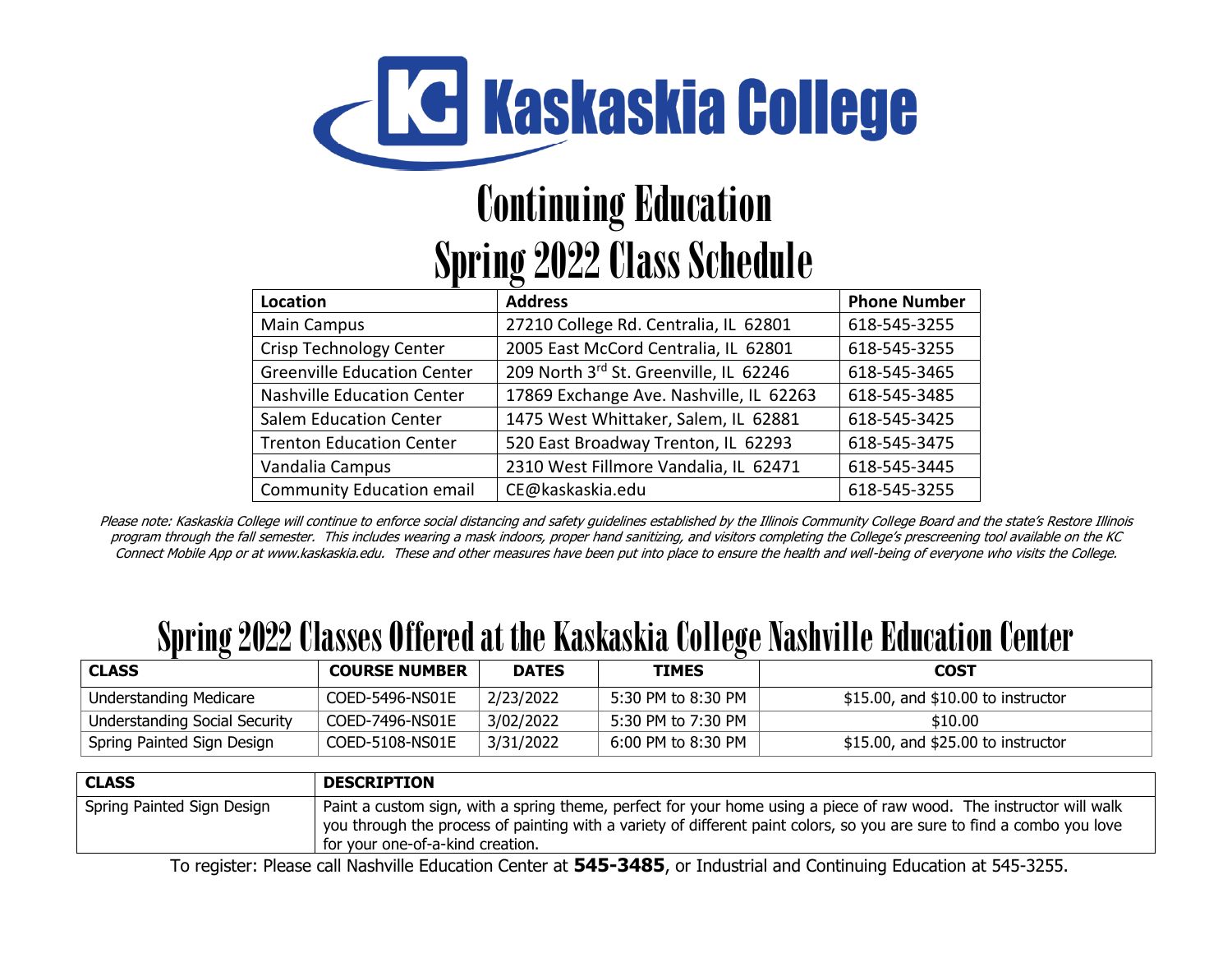## Spring 2022 Classes Offered at the Kaskaskia College Crisp Technology Center

| $\sim$ $\sim$<br><b>CLASS</b>         | <b>COURSE NUMBER</b> | <b>DATES</b>               | ◡<br><b>TIMES</b>  | $\smile$<br><b>COST</b>               |
|---------------------------------------|----------------------|----------------------------|--------------------|---------------------------------------|
| Chair Yoga                            | COED-7400-CR01E      | 3/01, 8, 15 and 3/22/2022  | 5:30 PM to 6:30 PM | \$20.00, plus supply list             |
| <b>Computer Basics</b>                | COED-7020-CR01D      | 3/07, 10, 14 and 3/17/2022 | 1:00 PM to 3:00 PM | \$45.00                               |
| Facebook                              | COED-8037-CR01E      | 3/09/2022                  | 6:00 PM to 8:00 PM | \$10.00                               |
| Learn to Use Your Apple iPad          | COED-8060-CR01E      | 3/29/2022 and 3/31/2022    | 6:00 PM to 8:00 PM | \$20.00                               |
| Microsoft Excel                       | LLI-7011-CR01E       | 4/04, 7, 11 and 4/14/2022  | 1:00 PM to 3:00 PM | \$45.00                               |
| Intro to Conversational Sign Language | COED-5414-CR01E      | 4/05, 12, 19 and 4/26/2022 | 5:30 PM to 7:00 PM | \$35.00                               |
| Painted Sign Design                   | COED-5108-CR01E      | 4/12/2022                  | 6:00 PM to 8:30 PM | \$15.00, and \$25.00 to<br>instructor |
| Essential Oils: Make and Take         | COED-5494-CR01E      | 5/03/2022                  | 6:00 PM to 9:00 PM | \$35.00                               |

| <b>CLASS</b>               | <b>DESCRIPTION</b>                                                                                                                  |
|----------------------------|-------------------------------------------------------------------------------------------------------------------------------------|
| Chair Yoga                 | Chair yoga is a gentle practice in which postures are performed while seated or with the aid of a chair. It's a great form of yoga  |
|                            | for anyone who wants to focus on a gentle practice.                                                                                 |
| Facebook                   | Students will learn to use Facebook to their advantage. Reconnect with old friends and others that share your interests. This       |
|                            | course will include building your page, security, and customizing your pages. Computer and internet experience is necessary.        |
| <b>Conversational Sign</b> | In this introduction to sign language class you will learn to sign the alphabet and finger spell, as well as learn basic words used |
| Language                   | in everyday conversation.                                                                                                           |
| Painted Sign Design        | Students will paint a custom sign with a spring theme perfect for their home using a piece of raw wood.                             |
| <b>Essential Oils</b>      | Students will take home recipes and hands-on projects while learning and experiencing the power of essential oils in a fun and      |
|                            | relaxing environment.                                                                                                               |
|                            |                                                                                                                                     |

To register: Please call the Industrial and Continuing Education Department at **545-3255**.

## Spring 2022 Classes Offered at the Kaskaskia College Trenton Education Center

| <b>CLASS</b>                       | <b>COURSE NUMBER</b> | <b>DATES</b>              | <b>TIMES</b>       | <b>COST</b>                        |
|------------------------------------|----------------------|---------------------------|--------------------|------------------------------------|
| Feng Shui - Wear from Here         | COED-5477-TR01E      | 4/05, 12 and<br>4/19/2022 | 6:30 PM to 8:00 PM | \$25.00                            |
| Painted Sign Design – Summer theme | COED-5108-TR01E      | 5/23/2022                 | 6:00 PM to 8:30 PM | \$15.00, and \$25.00 to instructor |

| <b>CLASS</b>                  | <b>DESCRIPTION</b>                                                                                                                                                                                                                                                                                                                                                           |
|-------------------------------|------------------------------------------------------------------------------------------------------------------------------------------------------------------------------------------------------------------------------------------------------------------------------------------------------------------------------------------------------------------------------|
| Feng Shui - Wear from<br>Here | This class will help students understand how their environment reflects their energies, both consciously and subconsciously.<br>Using the 5 elements of Feng Shui in a simple manner while promoting awareness and increasing positive energy in hopes it<br>will bring tranquility into students' lives by identifying what to wear for that individuals desired intention. |
| Painted Sign Design           | Students will paint a custom sign perfect for their home using a piece of raw wood.                                                                                                                                                                                                                                                                                          |

To register: Please call the Trenton Education Center at **545-3475** or the Industrial and Continuing Education at 545-3255.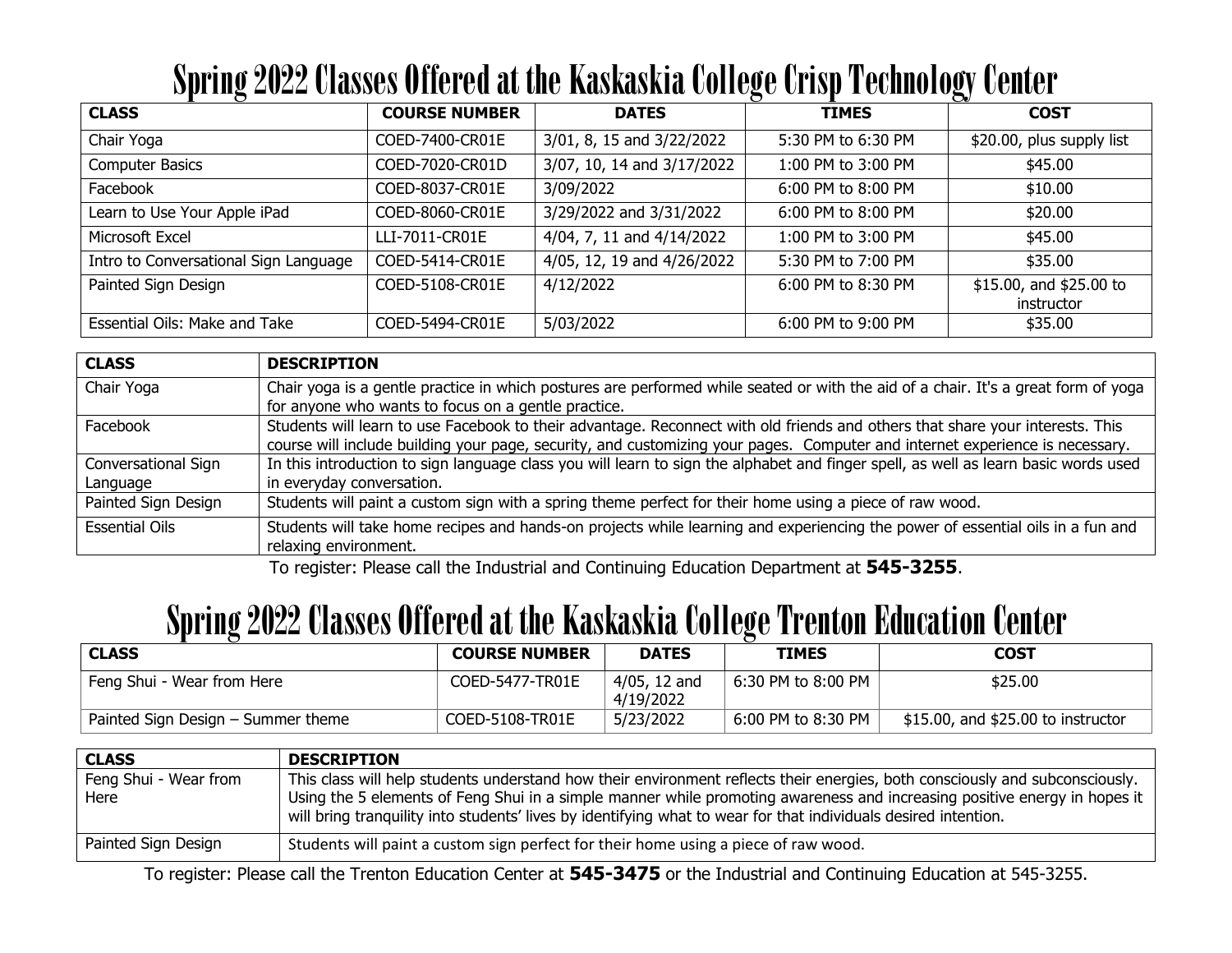| ె                                                    |                                | ◚                           | a                   |                                                     |
|------------------------------------------------------|--------------------------------|-----------------------------|---------------------|-----------------------------------------------------|
| <b>CLASS</b>                                         | <b>COURSE</b><br><b>NUMBER</b> | <b>DATES</b>                | <b>TIMES</b>        | <b>COST</b>                                         |
| Fresh Flower Arrangement                             | COED-5434-SA01E                | 1/10/2022                   | 6:00 PM to 8:00 PM  | \$10.00, and \$20.00 to instructor                  |
| Computer Basics Part 1                               | COED-7020-SA01D                | 2/07, 9, 14 and 2/16/2022   | 1:00 PM to 3:00 PM  | \$40.00                                             |
| Computer Basics Part 2                               | COED-7021-SA01D                | 2/28, 3/2, 7 and 3/9/2022   | 1:00 PM to 3:00 PM  | \$40.00                                             |
| Apple iPhone                                         | COED-8061-SA01E                | 2/28/2022 and 3/2/2022      | 6:00 PM to 8:00 PM  | \$20.00                                             |
| <b>Understanding Social Security</b>                 | COED-7496-SA01E                | 3/15/2022                   | 5:30 PM to 7:30 PM  | \$10.00                                             |
| <b>Writing Your Memoirs</b>                          | LLI-7607-SA01D                 | 3/16/2022                   | 1:00 PM to 3:00 PM  | \$10.00                                             |
| Essential Oils for Calm and Rest                     | COED-5494-SA01E                | 3/17/2022                   | 5:00 PM to 7:00 PM  | \$10.00                                             |
| Chair Yoga                                           | COED-7400-SA01D                | 3/21, 28, 4/4 and 4/11/2022 | 9:00 AM to 10:00 AM | \$20.00, plus supply list                           |
| Countertop Cooking                                   | MENU-0111-SA01E                | 3/22/2022                   | 5:00 PM to 7:00 PM  | \$10.00, and \$15.00 to instructor                  |
| <b>Understanding Medicare</b>                        | COED-5496-SA01E                | 3/22/2022                   | 5:30 PM to 8:30 PM  | \$15.00, and \$10.00 to instructor<br>for materials |
| Pour Painting                                        | COED-8001-SA01E                | 3/28/2022                   | 5:30 PM to 7:30 PM  | \$10.00, and \$15.00 to instructor                  |
| Easter Fresh Flower Centerpiece                      | COED-5434-SA02E                | 4/05/2022                   | 5:00 PM to 7:00 PM  | \$10.00, and \$20.00 to instructor                  |
| <b>Easter Cupcake Decorating</b>                     | COED-5439-SA01E                | 4/06/2022                   | 5:00 PM to 7:00 PM  | \$10.00, and \$15.00 to instructor                  |
| <b>Basic Genealogy</b>                               | COED-5441-SA01D                | 4/12, 19 and 4/26/2022      | 4:00 PM to 6:00 PM  | \$40.00                                             |
| Essential Oils for Immunity and<br><b>Discomfort</b> | COED-5494-SA02E                | 4/21/2022                   | 5:00 PM to 7:00 PM  | \$10.00                                             |
| Facebook                                             | COED-8037-SA01E                | 4/28/2022                   | 6:00 PM to 8:00 PM  | \$10.00                                             |
| Cinco de Mayo Cookie Decorating                      | COED-8066-SA01E                | 5/04/2022                   | 5:00 PM to 7:00 PM  | \$10.00, and \$15.00 to instructor                  |
| Painted Sign Design                                  | COED-5108-SA01E                | 5/24/2022                   | 6:00 PM to 8:30 PM  | \$15.00, and \$25.00 to instructor                  |

## Spring 2022 Classes Offered through the Kaskaskia College Salem Education Center

| <b>CLASS</b>                | <b>DESCRIPTION</b>                                                                                                                                                                                                                         |
|-----------------------------|--------------------------------------------------------------------------------------------------------------------------------------------------------------------------------------------------------------------------------------------|
| Computer Basics 1           | Students will learn the parts of a computer as well as computer terms and how to create, print and save documents, and how<br>to personalize the desktop. Internet and basic email accounts and functions will be presented and discussed. |
| <b>Computer Basics 2</b>    | Computer terms as well as how to create, print, and save documents, and personalize the desktop will be discussed. Students                                                                                                                |
|                             | will become more familiar with MS Windows applications. Additional internet topics will be presented and discussed.                                                                                                                        |
| <b>Writing Your Memoirs</b> | Writing the story of your life can heal, inspire, and entertain and only you can do it. This course leads you quickly through the                                                                                                          |
|                             | process from idea to manuscript, helping you write like a pro.                                                                                                                                                                             |
| Pour Painting               | This form of abstract art uses acrylics with a runny consistency to create endless creative possibilities thanks to different ways                                                                                                         |
|                             | to combine acrylic paints and there is something so satisfying about watching it spill across a surface.                                                                                                                                   |

To register: Please call Salem Education Center at **545-3425**, or Industrial and Continuing Education at 545-3255.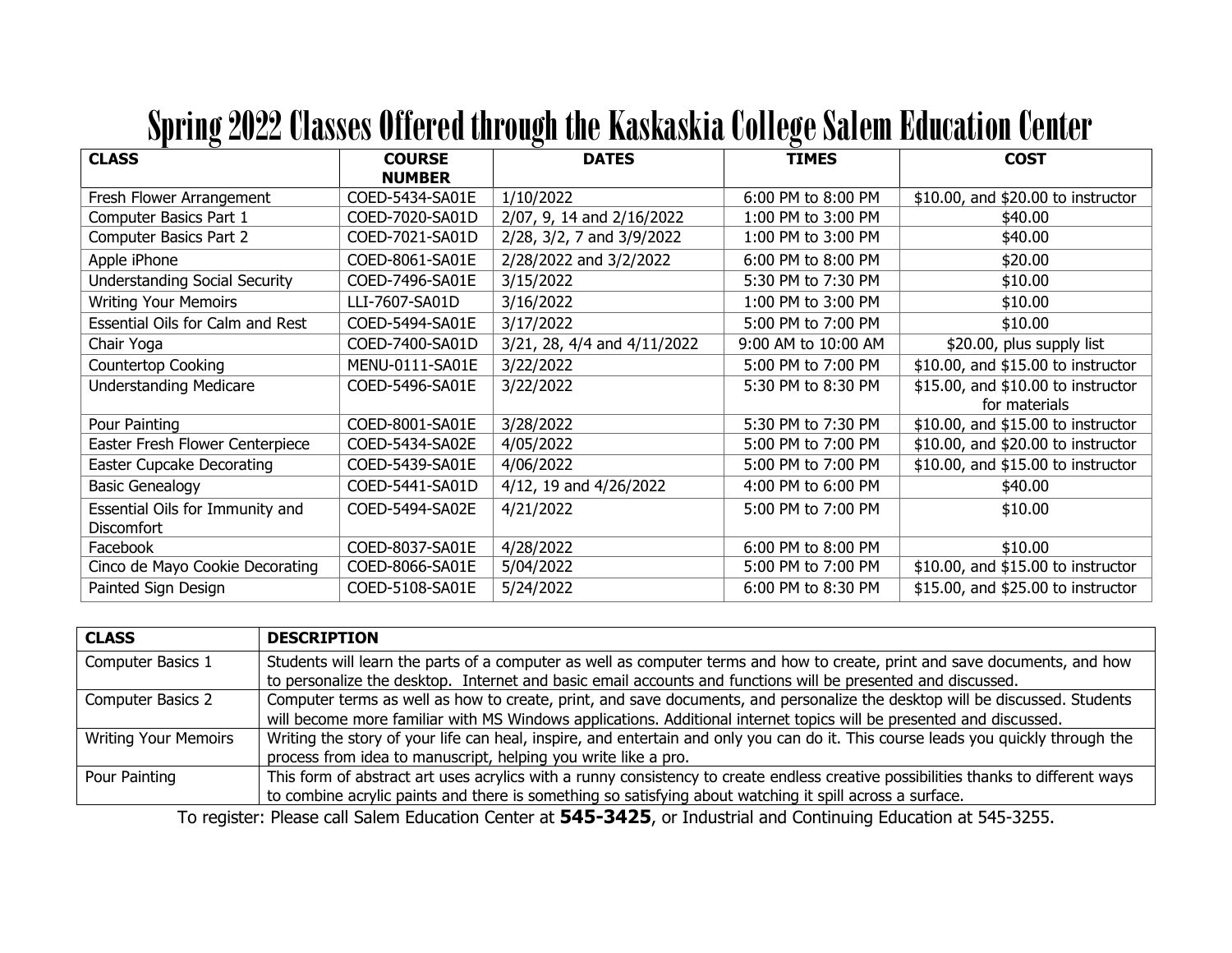# Spring 2022 Classes Offered at Kaskaskia College Greenville Education Center

| <b>CLASS</b>                     | <b>COURSE NUMBER</b> | <b>DATES</b>             | <b>TIMES</b>       | <b>COST</b>                                         |
|----------------------------------|----------------------|--------------------------|--------------------|-----------------------------------------------------|
| Loop Ribbon Wreath Making        | COED-8105-GR01E      | 2/14/2022 and 2/15/2022  | 5:30 PM to 7:30 PM | \$20.00, plus supply list                           |
| Origami Art                      | COED-5140-GR01E      | 3/01/2022                | 5:00 PM to 7:00 PM | \$10.00, plus supply list                           |
| <b>Computers for Beginners</b>   | COED-7020-GR01E      | 3/21, 3/28 and 4/04/2022 | 5:00 PM to 7:00 PM | \$30.00                                             |
| Spirelli craft                   | COED-5141-GR01E      | 4/05/2022                | 5:00 PM to 7:30 PM | \$12.50, plus supply list                           |
| <b>Textured Acrylic Painting</b> | COED-5109-GR01E      | 4/18/2022 and 4/19/2022  | 5:30 PM to 7:30 PM | \$20.00, plus supply list and \$10<br>to instructor |
| <b>Barn Quilts</b>               | COED-5040-GR01E      | 4/25/2022 and 4/26/2022  | 5:30 PM to 7:30 PM | \$20.00, and \$25.00 to instructor                  |
| Countertop Cooking - Desserts    | MENU-0111-GR01D      | 5/02/2022                | 4:30 PM to 7:30 PM | \$15.00, plus supply list and \$15<br>to instructor |

| <b>CLASS</b>                     | <b>DESCRIPTION</b>                                                                                                                                                                                   |
|----------------------------------|------------------------------------------------------------------------------------------------------------------------------------------------------------------------------------------------------|
| Loop Ribbon Wreath Making        | Students will use a variety of ribbons to create a looped ribbon wreath.                                                                                                                             |
| Origami Art                      | Learn to fold object out of paper to create both two dimensional and three dimensional pieces.                                                                                                       |
| Spirelli Craft                   | Spirelli string crafts can be used as embellishments for scrapbooking, cards and other paper craft projects. They are<br>easy to make with minimal supplies.                                         |
| <b>Textured Acrylic Painting</b> | Students will make textured acrylic designs on canvasses, using various painting tools and modeling paste.                                                                                           |
| <b>Barn Quilts</b>               | Barn Quilts are large squares of wood painted to resemble quilt blocks. Students will learn the ways to prepare the<br>wood, draw and paint the design, and hang a handmade quilt block masterpiece. |
| Countertop Cooking - Desserts    | Students will make a variety of bite sized desserts using toaster ovens and air fryers.                                                                                                              |

To register: Please call Greenville Education Center at **545-3465**, or Industrial and Continuing Education at 545-3255.